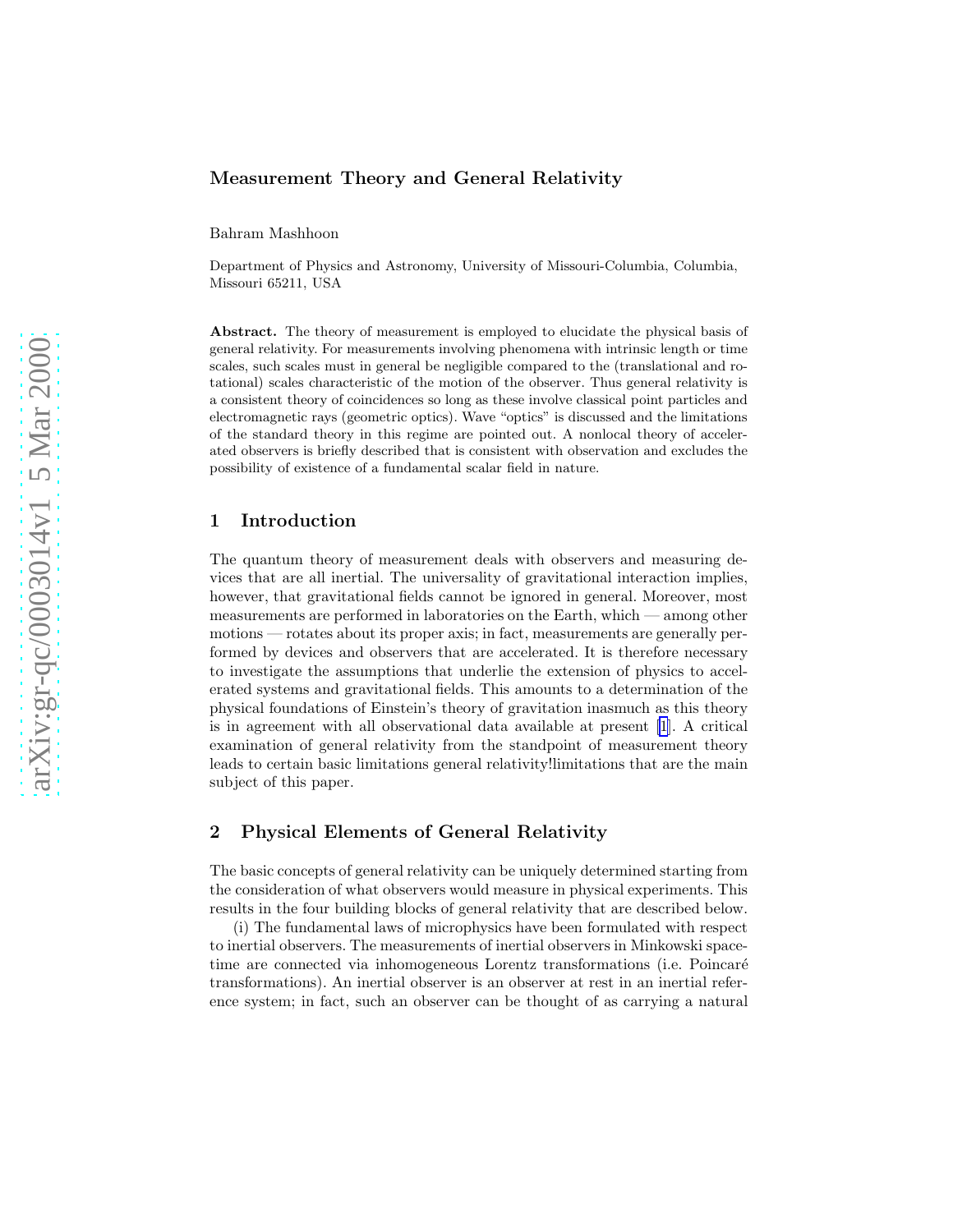orthonormal tetrad frame  $\lambda^{\mu}_{\mu}$  $\mu_{(\alpha)}^{\mu}$  along its worldline. Here  $\lambda_{(0)}^{\mu} = dx^{\mu}/d\tau$  is the vector tangent to the worldline ("time axis") and  $\lambda_0^{\mu}$  $\binom{\mu}{(i)}$ ,  $i = 1, 2, 3$ , are the natural spatial axes of the frame so that  $\lambda^{\mu}_{(\alpha)} = \delta^{\mu}_{\alpha}$ . Thus Maxwell's equations in this inertial frame refer to the fields actually measured by these standard observers, i.e.  $F_{\mu\nu}$   $\lambda^\mu_\mu$  $\chi^{\mu}_{(\alpha)} \lambda^{\nu}_{(\beta)} \to (\mathbf{E}, \mathbf{B})$ . One can consider other inertial observers as being at rest in other inertial systems in uniform motion with respect to the original reference system described above. To express the measurements of the other observers, one could transform to their rest frames; alternatively, one could consider physics in the original inertial system and simply describe all measurements with respect to a single system of inertial coordinates  $x^{\alpha} = (ct, \mathbf{x})$ . In the latter case, which is adopted here for the sake of convenience, one can describe the determination of the electromagnetic field by a moving inertial observer as the projection of the field on the observer's frame,

$$
\hat{F}_{(\alpha)(\beta)} = F_{\mu\nu} \hat{\lambda}^{\mu}_{(\alpha)} \hat{\lambda}^{\nu}_{(\beta)}.
$$
\n(1)

Let us now suppose that inertial observers choose to employ arbitrary smooth spacetime coordinates  $x'^{\mu} = x'^{\mu}(x^{\alpha})$ . It turns out that — so long as the observers remain inertial — this extension is purely mathematical in nature and can be accomplished without introducing any new physical assumption into the theory. Consider, for instance, the Lorentz force law for a particle of mass  $m$  and charge  $q,$ 

$$
m\frac{\mathrm{d}^2 x^{\mu}}{\mathrm{d}\tau^2} = qF^{\mu}{}_{\nu}\frac{\mathrm{d}x^{\nu}}{\mathrm{d}\tau}.\tag{2}
$$

Here  $d\tau$  is the invariant spacetime interval measured along the path of the particle by the standard inertial observers, i.e.  $d\tau = c dt/\gamma$  and  $\gamma$  is the Lorentz factor. Assuming the invariance of this interval under the change of coordinates,  $d\tau^2 = \eta_{\mu\nu} dx^{\mu} dx^{\nu} = g'_{\alpha\beta} dx'^{\alpha} dx'^{\beta}$  with

$$
g'_{\alpha\beta} = \eta_{\mu\nu} \frac{\partial x^{\mu}}{\partial x'^{\alpha}} \frac{\partial x^{\nu}}{\partial x'^{\beta}},
$$
\n(3)

one can simply write equation (2) as

$$
m\left[\frac{\mathrm{d}^2 x'^{\rho}}{\mathrm{d}\tau^2} + \Gamma'^{\rho}_{\alpha\beta}(x')\frac{\mathrm{d}x'^{\alpha}}{\mathrm{d}\tau}\frac{\mathrm{d}x'^{\beta}}{\mathrm{d}\tau}\right] = qF'^{\rho}_{\sigma}\frac{\mathrm{d}x'^{\sigma}}{\mathrm{d}\tau},\tag{4}
$$

with the Christoffel connection

$$
\Gamma^{\prime \rho}_{\alpha \beta} = \frac{\partial^2 x^{\mu}}{\partial x^{\prime \alpha} \partial x^{\prime \beta}} \frac{\partial x^{\prime \rho}}{\partial x^{\mu}},\tag{5}
$$

and the auxiliary field variables

$$
F^{\prime \rho \sigma}(x') = \frac{\partial x^{\prime \rho}}{\partial x^{\mu}} \frac{\partial x^{\prime \sigma}}{\partial x^{\nu}} F^{\mu \nu}(x). \tag{6}
$$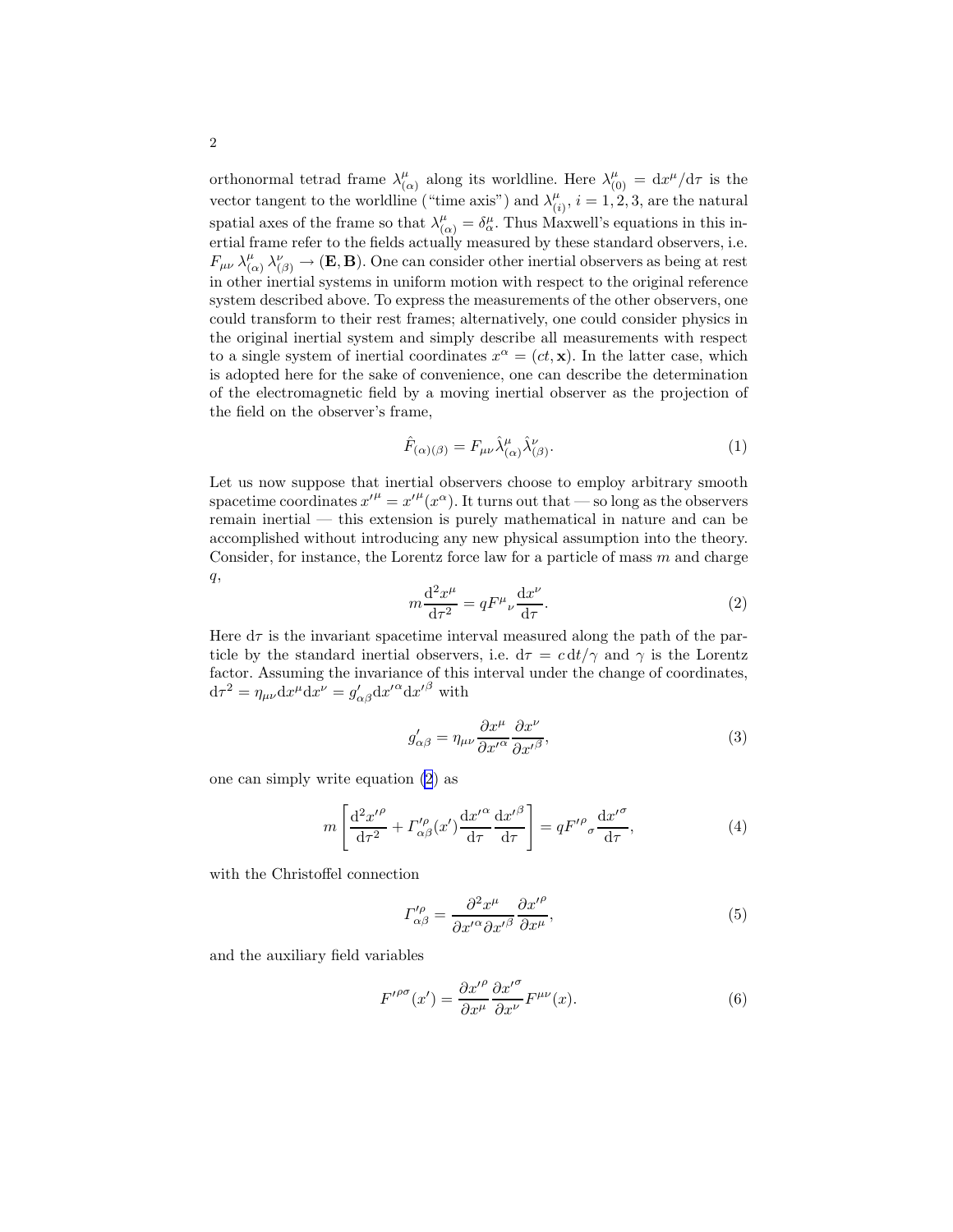In Euclidean space, one can always introduce curvilinear coordinates for the sake of convenience; similarly, one can introduce arbitrary (smooth and admissible) coordinates in Minkowski spacetime. In this way, tensors under the inhomogeneous Lorentz group become tensors under general coordinate transformations.

(ii) To extend measurements to accelerated observersaccelerated observer in Minkowski spacetime, a physical hypothesis is required that would connect the measurement of accelerated and inertial observers. In the standard approach to the theory of relativity, the assumption is that an accelerated observer is at each instant physically equivalent to a hypothetical momentarily comoving inertial observer. Thus an accelerated observer passes through an infinite sequence of such hypothetical inertial observers. Mathematically, this basic assumption is equivalent to replacing a curve by its tangent vector at each point as illustrated in Figure 1. This assumption is clearly valid for Newtonian point particles, since



Fig. 1 The worldline of an accelerated observer in Minkowski spacetime is curved. The hypothesis of locality postulates that the observer is at each moment locally inertial.

at each instant the accelerated particle and the momentarily comoving inertial particle have the same state, i.e. the same position and velocity. Moreover, it can be naturally extended to all pointlike phenomena; that is, the assumption is also valid if all phenomena are thought of in terms of pointlike coincidences of Newtonian point particles and null rays. However, in more general cases involving intrinsic temporal and spatial scales the above assumption will be referred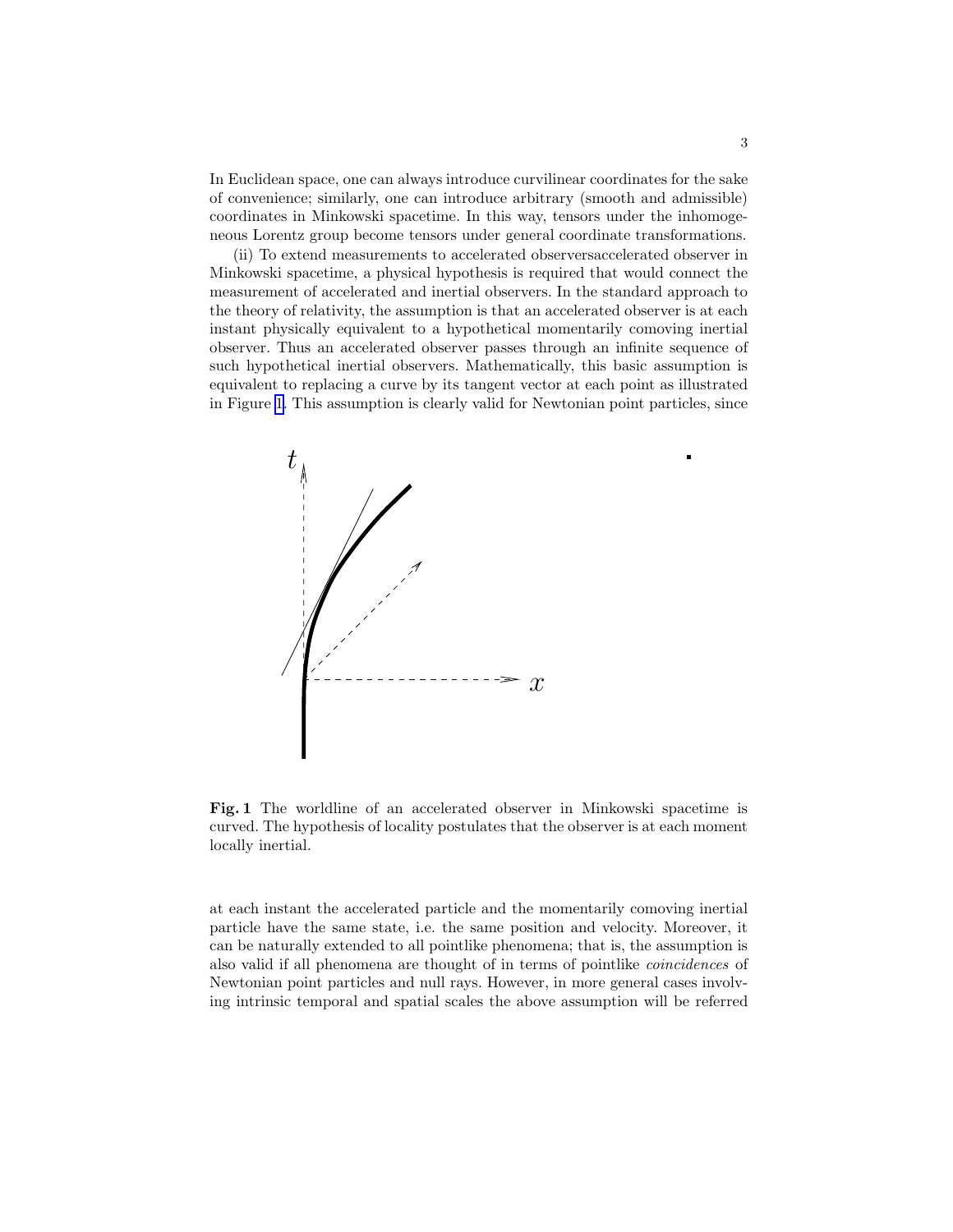to as "the hypothesis of locality"[[2\]](#page-14-0). Imagine, for instance, an accelerated measuring device; clearly, it is affected by internal inertial effects. If these inertial effects integrate to a perceptible influence on the outcome of a measurement, the hypothesis of locality is violated. On the other hand, if the timescale of the measurement is so short that the influence of the inertial effects is negligible, then the device is "standard", i.e. its acceleration can be locally ignored. The hypothesis of locality applied to a clock implies that a standard clock will measure proper time  $\tau$  along its path; therefore, the hypothesis of locality is the generalization of the "clock hypothesis" to all standard measuring devices [[3, 4, 5, 6](#page-14-0), [7](#page-14-0)]. Moreover, the local equivalence of an accelerated observer with an infinite sequence of comoving inertial observers endows the accelerated observer with the continuously varying tetrad system of the inertial observers. This variation can be characterized by a translational acceleration  $g(\tau)$  and a rotation of the spatial frame with frequency  $\Omega(\tau)$ ; alternatively, one may associate acceleration scales (suchas  $c^2/g$  and  $c/\Omega$ ) with the motion of the observer [[8, 9\]](#page-14-0).

The extension of measurements to all observers that can use arbitrary coordinates in Minkowski spacetime implies that one can formulate physical laws in a generally covariant form. To extend this covariance further to curved spacetime manifolds, Einstein's principle of equivalenceequivalence principle is indispensable.

(iii) Einstein's principle of equivalence embodies the universality of the gravitational interaction and is the cornerstone of general relativity. This principle generalizes a result of Newtonian gravitation that is directly based upon the principle of equivalence of inertial and gravitational masses. Einstein postulated a certain equivalence between an observer in a gravitational field and an accelerated observer in Minkowski spacetime. This heuristic principle, when combined with the hypothesis of locality, implies that an observer in a gravitational field is locally inertial. Thus gravitation has to do with the way local inertial frames are connected to each other. The simplest possibility is through the pseudo-Riemannian curvature of the spacetime manifold; therefore, in general relativity the gravitational field is identified with the spacetime curvature.

(iv) The correspondence between general relativity and Newton's theory of gravitation is established via the gravitational field equation. That is, within the framework of Riemannian geometry the gravitational field equations are the simplest generalizations of Poisson's equation,  $\nabla^2 \Phi_N = -4\pi G \rho$ , for the Newtonian potential  $\Phi_N$ . In general relativity, the Newtonian potential is generalized and replaced by the ten components of the metric tensor  $g_{\mu\nu}$ ; similarly, the acceleration of gravity is replaced by the Christoffel connection  $\Gamma^{\mu}_{\alpha\beta}$  and the tidal matrix  $\partial^2 \Phi_{\rm N}/\partial x^i \partial x^j$  is replaced by the Riemann curvature tensor  $R_{\mu\nu\rho\sigma}$ . In Newtonian gravitation, the trace of the tidal matrix is connected to the local density of matter  $\rho$  by Newton's constant of gravitation. Similarly, in general relativity the trace of the Riemann tensor is connected to the energy-momentum tensor of matter,

$$
R_{\mu\nu} - \frac{1}{2} g_{\mu\nu} g^{\alpha\beta} R_{\alpha\beta} = \frac{8\pi G}{c^4} T_{\mu\nu}.
$$
 (7)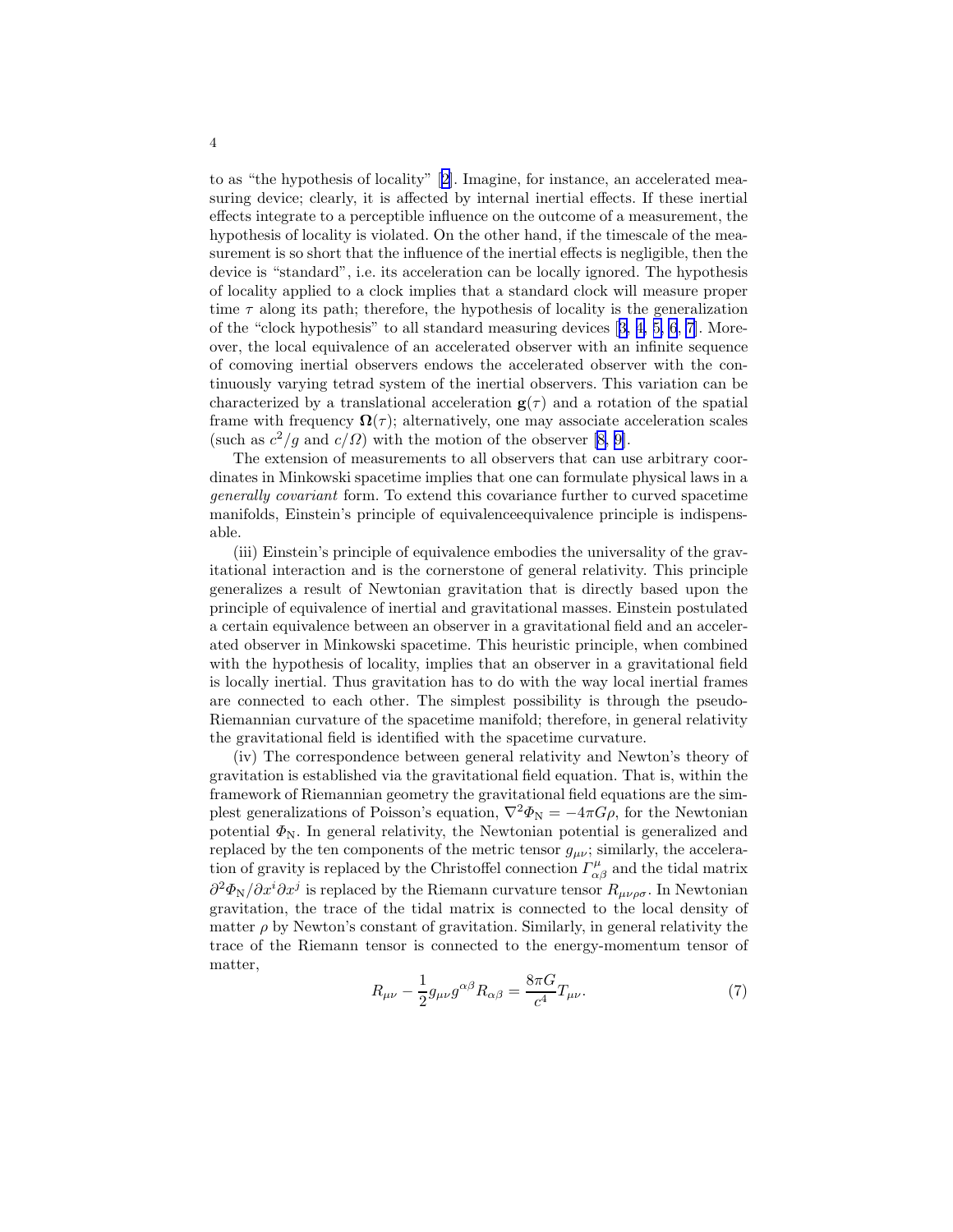## 3 Measurements of Accelerated Observers

The primary measurements of an observer are those of duration and distance. In general relativity, the hypothesis of locality is indispensable for the interpretation of the results of measurements by accelerated observers. In particular, we define "standard" measuring devices to be those that are compatible with the locality assumption. Thus a standard clock measures proper time along its trajectory; similarly, a standard measuring rod is usually assumed to provide a proper measure of distance. At each instant of time, the accelerated observer is momentarily equivalent to a hypothetical comoving inertial observer; therefore, both observers have the instantaneous Euclidean space in common. It would appear then that placing standard measuring rods one next to the other and so on should lead to the proper measurement of spatial distances by accelerated observers.

An important issue is the extent to which such measurements of time and distance can lead to the establishment of an admissible coordinate system around the accelerated observer. Well-known investigations have led to the result that such coordinate systems have limited spatial extent given by the acceleration lengths (e.g.  $c^2/g$  and  $c/\Omega$ ), since these are the only length scales in the problem. The method of construction of accelerated coordinate systems could even be nonlocal; however, limitations would still exist as recently pointed out by Marzlin [[10\]](#page-14-0). It might therefore appear that (local and nonlocal) coordinate systems could in general be constructed in a cylindrical region around the worldline of the accelerated observer. However, this conclusion is ultimately based upon the use of standard measuring rods whose existence turns out to be in conflict with the hypothesis of locality. A fundamental problem associated with length measurements is the following: a standard measuring rod, however small, has nevertheless a nonzero spatial extent whereas the hypothesis of locality is only pointwise valid. This implies a rather basic limitation on the measurement of length by accelerated observers and can be illustrated by the following thought experiment. Imagine two observers  $O_1$  and  $O_2$  at rest in an inertial frame. For  $t \leq 0$ , their coordinates  $x^{\alpha} = (ct, \mathbf{x})$  are  $(ct, 0, 0, 0)$  and  $(ct, L, 0, 0)$ , respectively. At  $t = 0$ , they are accelerated from rest along the x-direction in exactly the same way so that at time  $t > 0$  each has a velocity  $\mathbf{v} = v\hat{\mathbf{x}}$ . The distance between  $O_1$ and  $O_2$  as measured by observers at rest in the inertial frame is always  $L$ , since

$$
x_1(t) = \int_0^t v dt
$$
 and  $x_2(t) = L + \int_0^t v dt$  (8)

for  $t > 0$  and  $x_2(t) - x_1(t) = L$ . What is the distance between  $O_1$  and  $O_2$  as measured by comoving observers? It turns out that the hypothesis of locality provides a unique answer to this question only in the limit  $L \rightarrow 0$ . To show this, let us first note that at a given time  $\hat{t} > 0$ ,  $O_1$  and  $O_2$  have the same speed  $\hat{v} = c\beta$ . The hypothesis of locality implies that the accelerated observers pass through an infinite sequence of momentarily comoving inertial observers. Thus imagine the Lorentz transformation between the inertial frame  $x^{\alpha} = (ct, \mathbf{x})$  and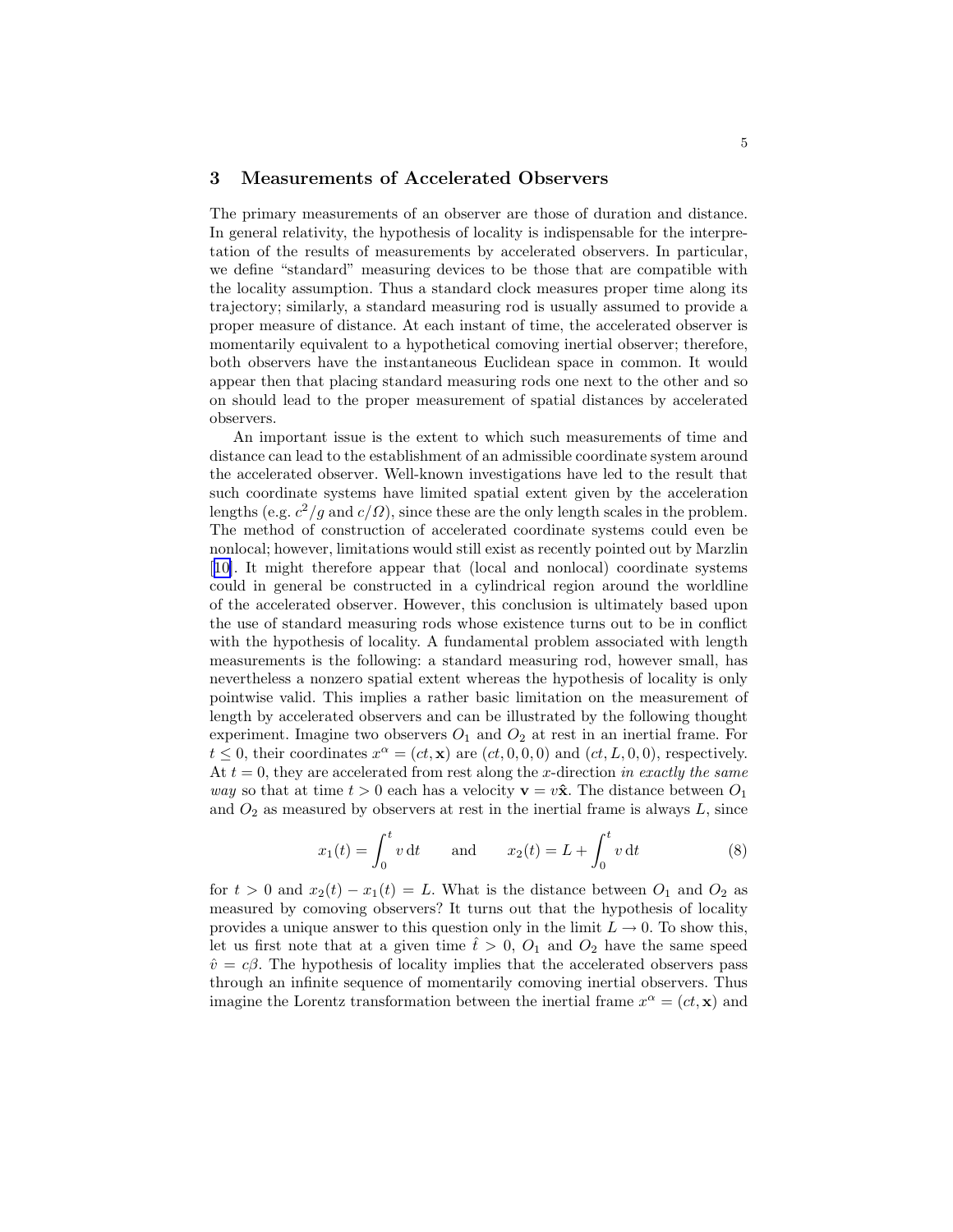the "instantaneous" inertial rest frame  $x'^{\alpha} = (ct', \mathbf{x}')$  of the observers at  $\hat{t}$  given by

$$
c(t - \hat{t}) = \gamma(ct' + \beta x'), \quad x - \hat{x} = \gamma(x' + c\beta t'), \quad y = y', \quad z = z', \tag{9}
$$

where  $\gamma = (1 - \beta^2)^{-1/2}$  is the Lorentz factor at  $\hat{t}$ . The events with coordinates  $O_1$ :  $(c\hat{t}, x_1, 0, 0)$  and  $O_2$ :  $(c\hat{t}, x_2, 0, 0)$  in the original inertial frame have coordinates  $O_1$ :  $(ct'_1, x'_1, 0, 0)$  and  $O_2$ :  $(ct'_2, x'_2, 0, 0)$  in the instantaneous inertial frame. It follows from the Lorentz transformation (9) that  $L' = x_2' - x_1' = \gamma L$ . This has a simple physical interpretation: The Lorentz-FitzGerald contracted distance between  $O_1$  and  $O_2$  is always L, hence the "actual" distance between  $O_1$  and  $O_2$  must be larger by the Lorentz  $\gamma$ -factor. One can imagine that the distance between  $O_1$  and  $O_2$  is populated by a large number of hypothetical accelerated observers moving in exactly the same way as  $O_1$  and  $O_2$  and carrying infinitesimal measuring rods that are placed side by side to measure the distance under consideration.

It must be equally correct to replace the infinite sequence of inertial systems  $x'^{\alpha} = (ct', \mathbf{x}')$  by a continuously moving frame. To this end, we must choose the worldline  $\overline{x}^{\mu}(\tau)$  of one of the accelerated observers — such as  $O_1$ ,  $O_2$ , or any of the hypothetical observers in between the two — and note that at any instant of proper time  $\tau$  along the worldline, this fiducial observer is in a Euclidean space with Cartesian coordinates  $X$  in accordance with the hypothesis of locality. The connection between the coordinates  $x^{\mu}$  in the original inertial frame and the new coordinates  $X^{\mu}$  is given by  $X^{0} = \tau$  and

$$
x^{\mu} = \overline{x}^{\mu}(X^0) + X^i \overline{\lambda}^{\mu}_{(i)}, \tag{10}
$$

where  $\overline{\lambda}_{i}^{\mu}$  $\mu_{(i)}^{\mu}$  is the natural tetrad frame along the worldline of the reference observer. Specifically, the fiducial observer is instantaneously inertial by the hypothesis of locality and hence assigns coordinates  $X^0 = \tau$  and  $X^i = \sigma \xi_\mu \overline{\lambda}_{ij}^\mu$ (i) to spacetime events. Here  $\xi^{\mu}$  is a unit spacelike vector normal to  $\overline{\lambda}_{(0)}^{\mu}$  at  $\overline{x}^{\mu}(\tau)$ along a straight line that connects  $\overline{x}^{\mu}(\tau)$  to an event with coordinates  $x^{\mu}$  in the original background inertial frame,  $\xi_{\mu} \overline{\lambda}_{i}^{\mu}$  $\binom{\mu}{i}$  are direction cosines and  $\sigma = |\mathbf{X}|$  is the proper length of this spacelike line segment. To develop this approach further, it is necessary to specify the motion explicitly. Thus we assume that  $O_1$ and  $O_2$  are uniformly accelerated with acceleration g and we choose  $O_1$  to be the fiducial observer. The natural orthonormal nonrotating tetrad frame along the worldline of  $O_1$  is given by

$$
\overline{\lambda}_{(0)}^{\mu} = (\gamma, \beta\gamma, 0, 0), \tag{11}
$$

$$
\overline{\lambda}_{(1)}^{\mu} = (\beta \gamma, \gamma, 0, 0), \tag{12}
$$

$$
\overline{\lambda}_{(2)}^{\mu} = (0, 0, 1, 0), \tag{13}
$$

$$
\overline{\lambda}_{(3)}^{\mu} = (0, 0, 0, 1), \tag{14}
$$

just as for the Lorentz transformation (9). Then the inertial frame  $x^{\alpha} = (ct, x, y, z)$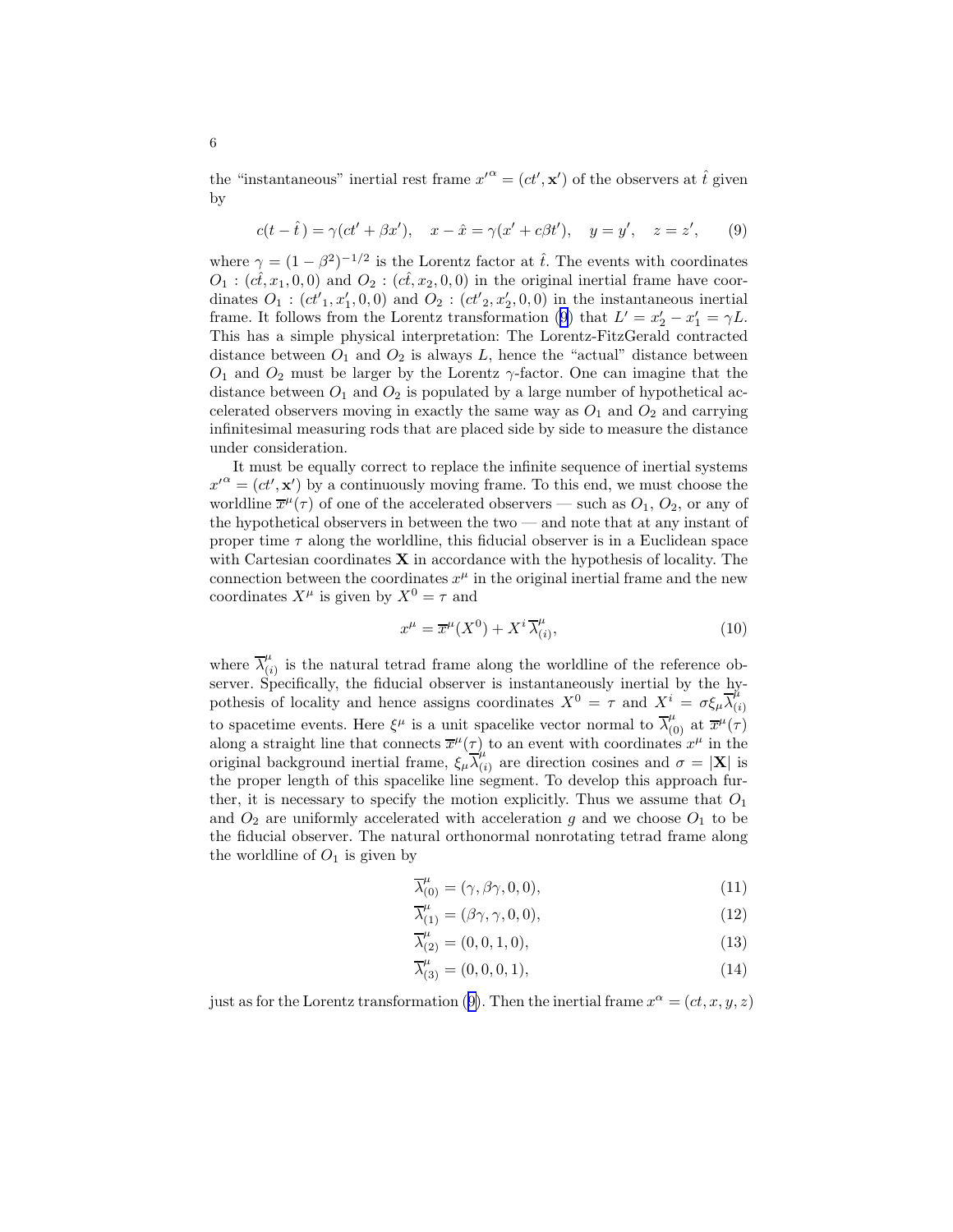and the Fermi frame  $X^{\alpha} = (cT, X, Y, Z)$  are connected by

$$
ct = \left(X + \frac{c^2}{g}\right)\sinh\left(gT/c\right),\tag{15}
$$

$$
x = \left(X + \frac{c^2}{g}\right)\cosh\left(gT/c\right) - \frac{c^2}{g},\tag{16}
$$

 $y = Y$  and  $z = Z$ . The spatial origin of the new coordinate system is occupied by  $O_1$  such that  $\overline{x}^{\mu}(\tau) = \mathcal{L}(\beta\gamma, \gamma - 1, 0, 0)$ , where  $\beta = \tanh(\tau_1/\mathcal{L}), \gamma = \cosh(\tau_1/\mathcal{L}),$  $\mathcal{L} = c^2/g$  is the acceleration length and  $\tau_1$  is the proper time along  $O_1$ . As before, at any given time  $\hat{t} > 0$  the events  $O_1 : (\hat{ct}, x_1, 0, 0)$  and  $O_2 : (\hat{ct}, x_2, 0, 0)$  now correspond to  $O_1$  :  $(\tau_1, X_1, 0, 0)$  and  $O_2$  :  $(\tau_2, X_2, 0, 0)$ , where  $x_2 - x_1 = L$  and  $X_1 = 0$  by construction. The distance between  $O_1$  and  $O_2$  in this Fermi frame is then given by  $L_F = X_2 - X_1 = X_2$ . It follows from equations (15) and (16) that

$$
c\hat{t} = \mathcal{L}\sinh(\tau_1/\mathcal{L}),\tag{17}
$$

$$
x_1 = \mathcal{L}\left[\cosh(\tau_1/\mathcal{L}) - 1\right],\tag{18}
$$

$$
c\hat{t} = (X_2 + \mathcal{L})\sinh(\tau_2/\mathcal{L}),\tag{19}
$$

$$
x_2 = (X_2 + \mathcal{L})\cosh(\tau_2/\mathcal{L}) - \mathcal{L}.\tag{20}
$$

Equations (19) and (20) can be written as

$$
(X_2 + \mathcal{L})^2 = (x_2 + \mathcal{L})^2 - c^2 \hat{t}^2,\tag{21}
$$

where  $x_2 = x_1 + L$  and  $x_1$  and  $\hat{t}$  are given by equations (18) and (17), respectively. Thus one finds that

$$
L_{\rm F} = \mathcal{L}\left[ (1 + 2\epsilon\gamma + \epsilon^2)^{1/2} - 1 \right],\tag{22}
$$

where  $\epsilon = L/\mathcal{L} = gL/c^2$  and  $\gamma = (1+g^2\hat{t}^2/c^2)^{1/2}$ . The length in the Fermi frame  $L_F$  must be compared with the corresponding result from the instantaneous Lorentz frame  $L' = \gamma L$ ; indeed, the ratio  $L_F/L'$  approaches unity only in the limit  $\epsilon \to 0$ . This is a remarkable result that has far-reaching consequences. Let us note that for  $\epsilon \ll 1$ ,

$$
L_{\rm F}/L' \approx 1 - \frac{1}{2}\beta^2 \gamma \epsilon \tag{23}
$$

to first order in  $\epsilon$ ; however, over a long time  $\epsilon$  /g the quantity  $\beta^2 \gamma \epsilon$  may not remain small compared to unity. Moreover,  $L_F/L' \to 0$  as  $g\hat{t}/c \to \infty$  and hence  $\gamma\to\infty.$  It follows from these considerations that consistency is achieved for  $\gamma\epsilon\to$ 0; hence, the acceleration length and time, i.e.  $c^2/g$  and  $c/g$ , respectively, place severe limitations on the domain of applicability of the hypothesis of locality. Furthermore, let us suppose that the Fermi frame is established along  $O_2$  instead of  $O_1$ . Then the resulting distance would be different from  $L_F$ ; however, all such lengths agree in the  $\epsilon \to 0$  limit.

It is interesting to mention here another measure of distance from  $O_1$  and  $O_2$  using light signals. Let  $O_1$  send a signal at  $\tau_1^-$  that reaches  $O_2$  at  $\tau_2$  and is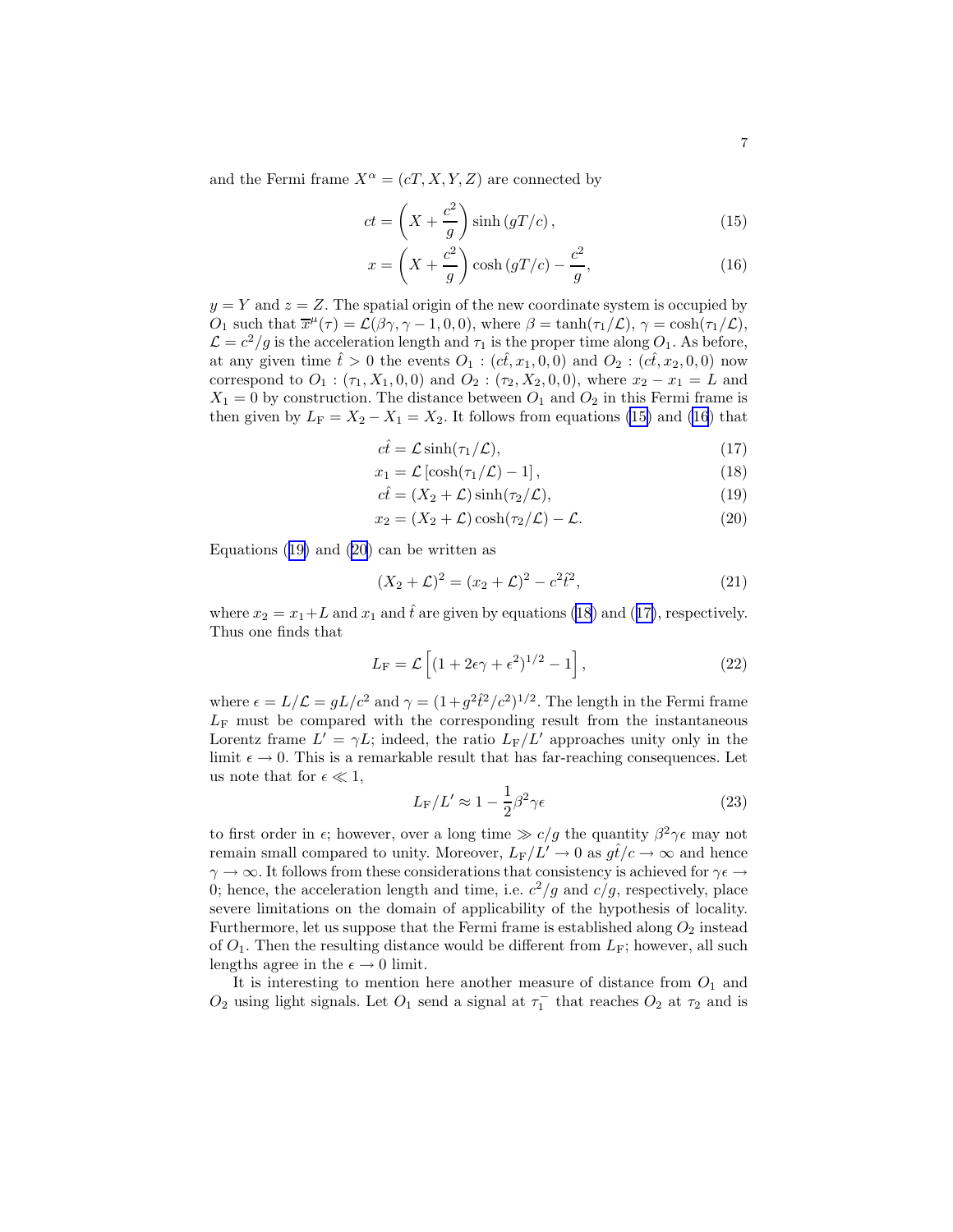immediately returned to  $O_1$ . The return signal reaches  $O_1$  at  $\tau_1^+$ , where  $\tau_2$  =  $(\tau_1^- + \tau_1^+)/2$ . Observer  $O_1$  would then determine the distance to  $O_2$  via  $L_{\rm ph}$  =  $c(\tau_1^+ - \tau_1^-)/2$ , which works out to be

$$
L_{\rm ph} = \mathcal{L} \ln \left( 1 + L_{\rm F}/\mathcal{L} \right). \tag{24}
$$

It is clear by symmetry that if  $O_2$  initiates a light signal to  $O_1$ , etc., then the resulting light travel time would be different, since in equation (24) the Fermi length would be the one determined on the basis of  $O_2$  as the fiducial observer. Nevertheless, for  $\gamma \epsilon$  negligibly small all these length measurements agree with each other.

The simple example that has been worked out here can be generalized to arbitrary but identical velocity for  $O_1$  and  $O_2$ . The comparison of the instantaneous local inertial frame with the continuously moving geodesic frame leads to the conclusion that the basic length and time scales under consideration must in general be negligible compared to the relevant acceleration scales. This has significant consequences for the comparison of theory and experiment in general relativity [\[2](#page-14-0)]; in particular, the physical significance of Fermi coordinates is in general further limited to the immediate neighborhood of the observer and wave equations are meaningful only within this domain.

It follows from these considerations that the physical dimensions of any standard measuring device must be negligible compared to the relevant acceleration length  $\mathcal L$  and the duration of the measurement must in general be negligible compared to  $\mathcal{L}/c$ . These are not significant limitations for typical accelerations in the laboratory; for instance, for the Earth's acceleration of gravity  $c^2/g \simeq 1$  lyr. Moreover, observers at rest on the Earth typically refer their measurements to rotating Earth-based coordinates; hence, this coordinate system is mathematically valid up to a "light cylinder" at a radius of  $\mathcal{L} = c/\Omega \simeq 28 \text{ AU}$ . But physically valid length measurements can extend over a neighborhood of the observer with a radius much smaller than  $\mathcal{L}$ . In fact, this "light cylinder" has no bearing on astronomical observations, since observers simply take into account the absolute rotation of the Earth and reduce astronomical data by taking due account of aberration and Doppler effects.

The standard "classical" measuring device of mass  $\mu$  has wave characteristics, given by its Compton wavelength  $\hbar/\mu c$  and period  $\hbar/\mu c^2$ , that must be negligible in comparison with the scales of length and time that characterize the device as a consequence of the quasi-classical approximation. For instance, a clock of mass  $\mu$  must have a resolution exceeding  $\hbar/\mu c^2$ ; similarly, the mass of a clock with resolution  $\theta$  must exceed  $\hbar/\theta c^2$ . These assertions follow from the application of the uncertainty principle to measurements performed by a standard device[[11,](#page-14-0) [12\]](#page-14-0). When such quantum limitations are combined with the classical limitations discussed above, on finds that  $\mathcal{L} \gg \hbar/\mu c$ ; therefore, the translational acceleration of a standard classical measuring device must be much less than  $\mu c^3/\hbar$  and its rotational frequency must be much less than  $\mu c^2/\hbar$ . The idea of the existence of a maximal proper acceleration is due to Caianiello[[13, 2, 14\]](#page-14-0).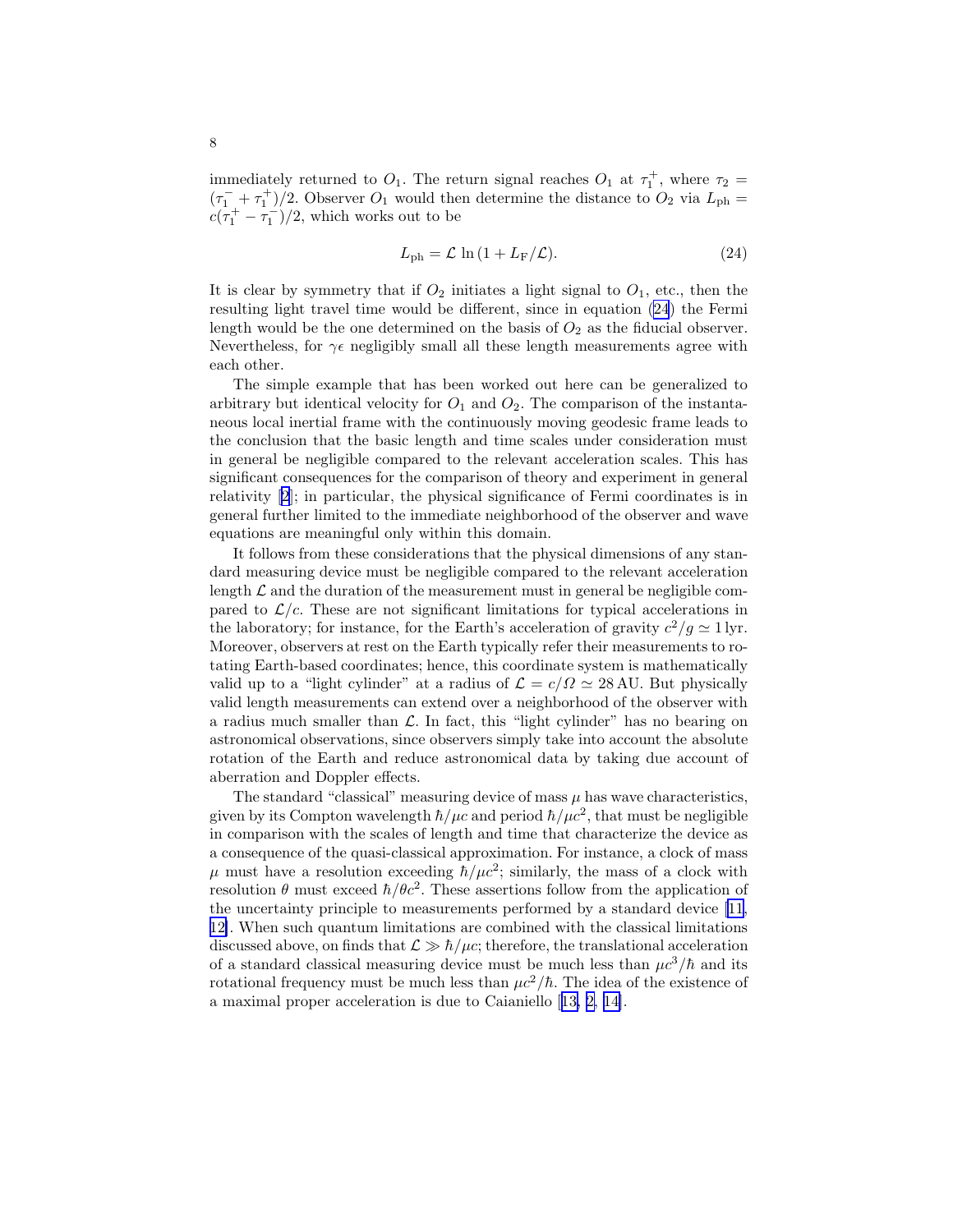# 4 Measurements in Gravitational Fields

The physical results of the previous section can be extended to local measurements in a gravitational field via an interpretation of the Einstein principle of equivalenceequivalence principle—( in terms of the gravitational Larmor theorem. Larmor theorem!gravitational—(

A century ago, Larmor [\[15](#page-14-0)] established a local equivalence between magnetism and rotation for all particles with the same charge to mass ratio  $(q/m)$ . That is, charged particle phenomena in a magnetic field correspond to those in a frame rotating with the Larmor frequency  $\Omega_{\rm L} = q{\bf B}/2mc$ . This local relation is valid to first order in field strength for slowly varying fields and slowly moving charged particles. Such a correspondence also exists for electric fields and linearly accelerated frames. It turns out that Larmor's theorem can be generalized in a natural way to the case of gravitational fields.

The close analogy between Coulomb's law of electricity and Newton's law of gravitation leads to an interpretation of Newtonian gravity in terms of nonrelativistic theory of the gravitoelectric field. Moreover, any theory that combines Newtonian gravity with Lorentz invariance in a consistent manner is expected to contain a gravitomagnetic field as well. In fact, in general relativity the exterior spacetime metric for a rotating mass may be expressed in the linear approximation as

$$
ds^{2} = -c^{2}(1 - \frac{2}{c^{2}}\Phi_{N}) dt^{2} + (1 + \frac{2}{c^{2}}\Phi_{N}) \delta_{ij} dx^{i} dx^{j} - \frac{4}{c}(\mathbf{A}_{g} \cdot d\mathbf{x}) dt, \qquad (25)
$$

where  $\Phi_{\rm N} = GM/r$  is the Newtonian potential and  ${\bf A}_g = G{\bf J} \times {\bf r}/cr^3$  is the gravitomagnetic vector potential. The gravitoelectric and gravitomagnetic fields are then given by  $\mathbf{E}_g = -\nabla \Phi_{\rm N}$  and  $\mathbf{B}_g = \nabla \times \mathbf{A}_g$ , respectively.

It is possible to formulate a gravitational Larmor theorem [\[16](#page-14-0)] by postulating that the gravitoelectric and gravitomagnetic charges are given by  $q_E = -m$  and  $q_B = -2m$ , respectively. In fact,  $q_B/q_E = 2$  since gravitation is a spin-2 field. Thus  $\mathbf{\Omega}_{\mathbf{L}} = -\mathbf{B}_{g}/c$ , which is consistent with the fact that an ideal gyroscope at a given position in space would precess in the gravitomagnetic field with a frequency  $\mathbf{\Omega}_{\text{P}} = \mathbf{B}_g/c$ . The general form of the gravitational Larmor theorem Larmor theorem!gravitational—) is then an interpretation of the Einstein principle of equivalenceequivalence principle—) for linear gravitational fields in a finite neighborhood of an observer; for instance, in the gravitational field of the Earth an observer can be approximately inertial within the "Einstein elevator" if the "elevator" falls freely with acceleration  $g \sim GM/r^2$  while rotating with frequency  $\Omega \sim GJ/c^2r^3$ . It follows that the relevant gravitoelectromagnetic acceleration lengths are given by  $c^2/g$  and  $c/\Omega$  in this case and the restrictions discussed in the previous section would then apply to the measurements of an observer in a gravitational field as well. These limitations are generally expected to be important for the post-Newtonian corrections of high order in relativistic gravitational systems.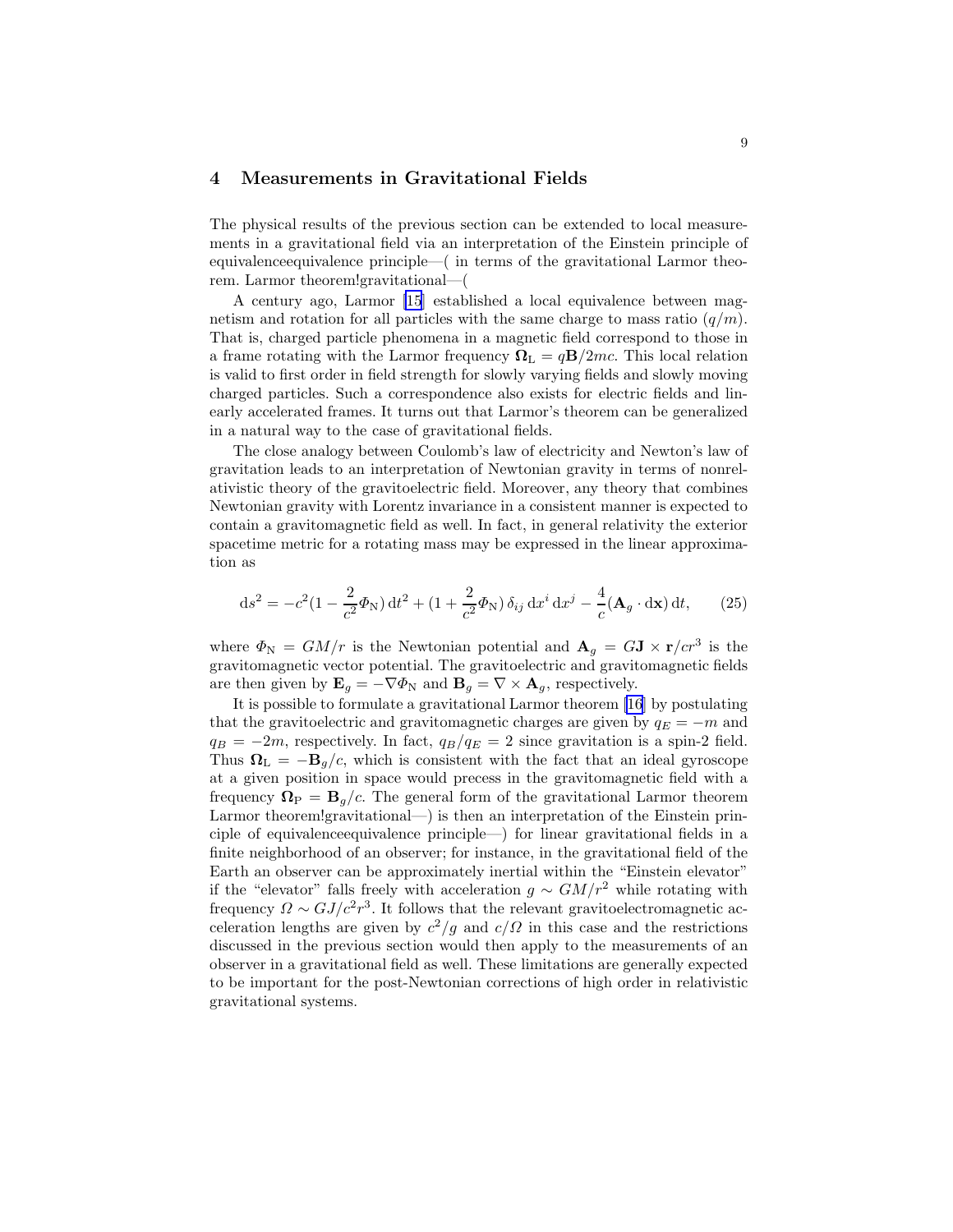General relativity has found applications mostly in astronomical systems, where Newtonian results have been extended to the relativistic domain. In particular, small post-Newtonian corrections are usually included in the equations of motion. Suppose, for instance, that one is interested in the distance between the members of a relativistic binary system. It follows from our considerations that such a length — which corresponds in the Newtonian theory to the Euclidean distance — may not be well defined. However, the resulting discrepancy could be masked by other parameters; that is, this circumstance may be difficult to ascertain experimentally since the comparison of data with the theory generally involves parameters that are not independently available and whose particular values need to be determined from the data.

Let us next consider tidal accelerations within the "Einstein elevator". For a device of dimension  $\delta$ , the tidal acceleration  $\hat{g}$  is given by the Jacobi equation and can be estimated by  $\hat{g} \sim K\delta$ , where K is a typical component of the tidal matrix  $K_{ij} = c^2 R_{\mu\nu\rho\sigma} \lambda_{(0)}^{\mu} \lambda_{(i)}^{\nu} \lambda_{(0)}^{\rho} \lambda_{(j)}^{\sigma}$ . According to the results of the previous section  $\hat{g} \ll \mu c^3/\hbar$ , where  $\mu$  is the mass of the device. Imagine, for instance, such a device on a star of mass  $M$  and radius  $R$  that is undergoing "complete" spherical gravitational collapse. In this case,  $K \sim GM/R^3$  and  $\hat{\delta} \ll c^2/\hat{g}$  imply that  $\hat{\delta}^2 \ll c^2 R^3/GM$ . On the other hand, the requirements that  $\mu \ll M$  and  $\hat{\delta} \gg \hbar / \mu c$  result in

$$
R^3 \gg \frac{GM}{c^2} \left(\frac{\hbar}{Mc}\right)^2 = \frac{\hbar}{Mc} L_P^2,
$$
\n(26)

where  $L_{\rm P} = (\hbar G/c^3)^{1/2}$  is the Planck length ( $\simeq 10^{-33}$  cm) that is the geometric mean of the gravitational radius  $GM/c^2$  and the Compton wavelength  $\hbar/Mc$ for any physical system [\[17](#page-14-0)]. Thus collapse to a classical point singularity is meaningless on the basis of these considerations.

### 5 Wave Phenomena

Classical waves have intrinsic scales and are thus expected to be in conflict with the hypothesis of locality; indeed, for an electromagnetic wave of (reduced) wavelength  $\lambda$  the expected deviation from the hypothesis of locality is expected to be of the form  $\lambda/\mathcal{L}$ . More specifically, let us consider the problem of determination of the period of an incident electromagnetic wave by an accelerated observer. The observer needs to measure at least a few oscillations of the wave before a reasonable determination of the period can be made; therefore, the curvature of the observer's worldline cannot be neglected unless  $\lambda/\mathcal{L}$  is too small to be observationally significant. It follows that the instantaneous Doppler and aberration formulas are in general valid only in the eikonal limit  $\lambda/\mathcal{L} \to 0$ . The issues involved here can be illustrated by a simple thought experiment. Let us consider an observer rotating with uniform speed  $c\beta$  and frequency  $\Omega$  in the positive sense around the origin on a circle of radius  $r = c\beta/\Omega$  in the  $(x, y)$ -plane. A plane electromagnetic wave of frequency  $\omega$  is incident along the z-axis and the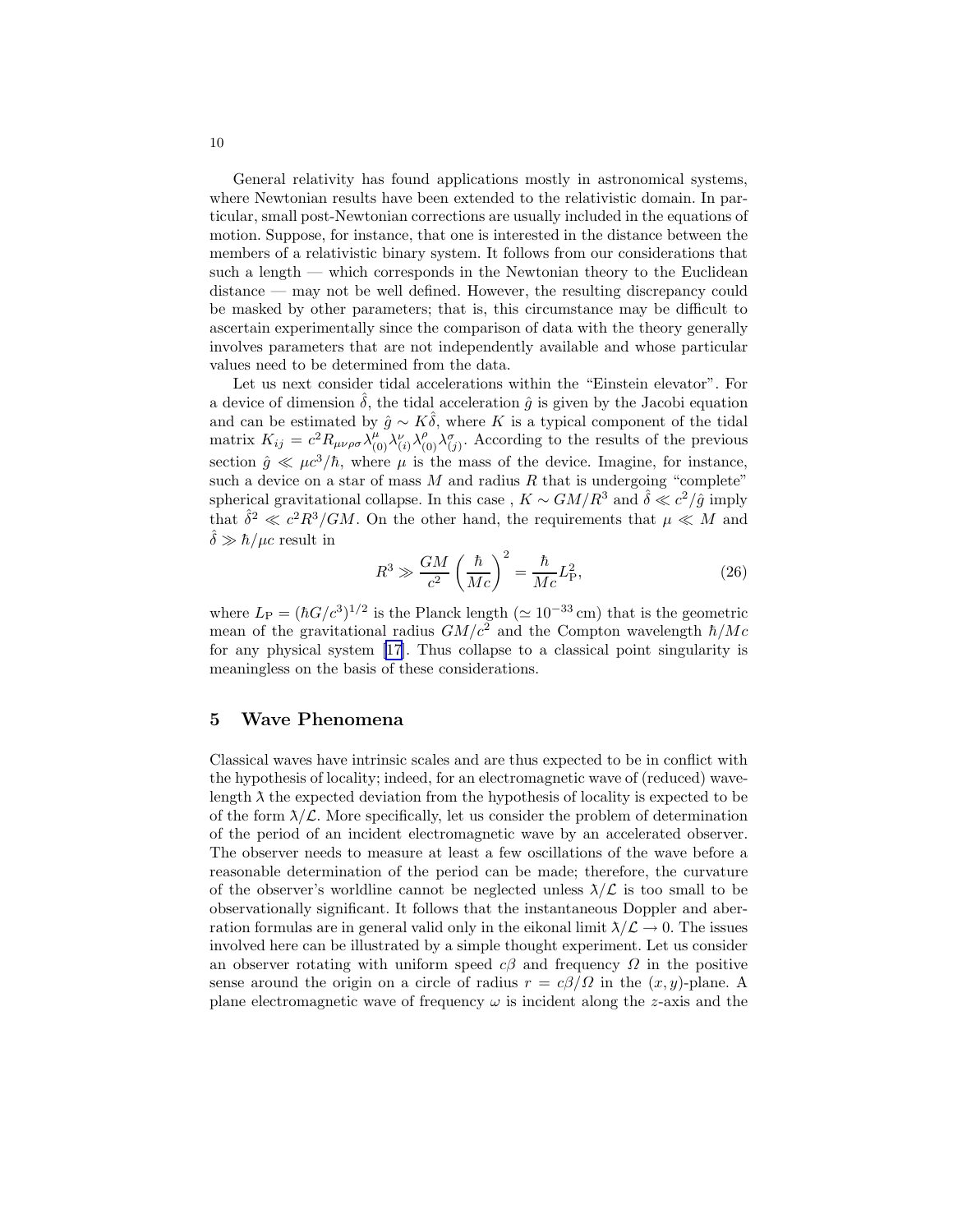<span id="page-10-0"></span>rotating observer measures its frequency. According to the hypothesis of locality, the observer is at each instant momentarily inertial and hence  $\omega' = \gamma \omega$  according to the transverse Doppler effect.Doppler!effect This is illustrated in Figure 2. On



Fig. 2 A thought experiment involving the measurement of the frequency of a normally incident plane monochromatic electromagnetic wave of frequency  $\omega$  by a uniformly rotating observer.

the other hand, if we assume that the hypothesis of locality applies to the field measurement,

$$
F_{(\alpha)(\beta)}(\tau) = F_{\mu\nu} \lambda_{(\alpha)}^{\mu} \lambda_{(\beta)}^{\nu},\tag{27}
$$

and the instantaneously determined electromagnetic field  $F_{(\alpha)(\beta)}(\tau)$  is then Fourier analyzed over proper time — which is definitely a nonlocal procedure to determine its frequency content, then we find that  $\omega' = \gamma(\omega \mp \Omega)$ . Thus  $\omega' = \gamma \omega (1 \mp \lambda/\mathcal{L})$ , where  $\mathcal{L} = c/\Omega$ ; hence, the instantaneous Doppler result is recovered for  $\lambda \to 0$ . The upper (lower) sign here refers to right (left) circularly polarized incident wave. Apart from the Lorentz factor  $\gamma$  that refers to the time dilation involved here, the result for  $\omega'$  has a simple physical interpretation: The electromagnetic field rotates with frequency  $\omega$  ( $-\omega$ ) about the z-axis for an incident right (left) circularly polarized wave, so that the field rotates with respect to the observer with frequency  $\omega - \Omega$  ( $-\omega - \Omega$ ). Thus the helicity of the radiation couples to the rotation of the observer, i.e.  $\hbar \omega' = \gamma (\hbar \omega - s \cdot \Omega)$ ; in fact, this is an example of the general phenomenon of spin-rotation coupling [[18, 19](#page-15-0), [20](#page-15-0), [21](#page-15-0), [22, 23, 24\]](#page-15-0). For instance, for experiments on the Earth the "non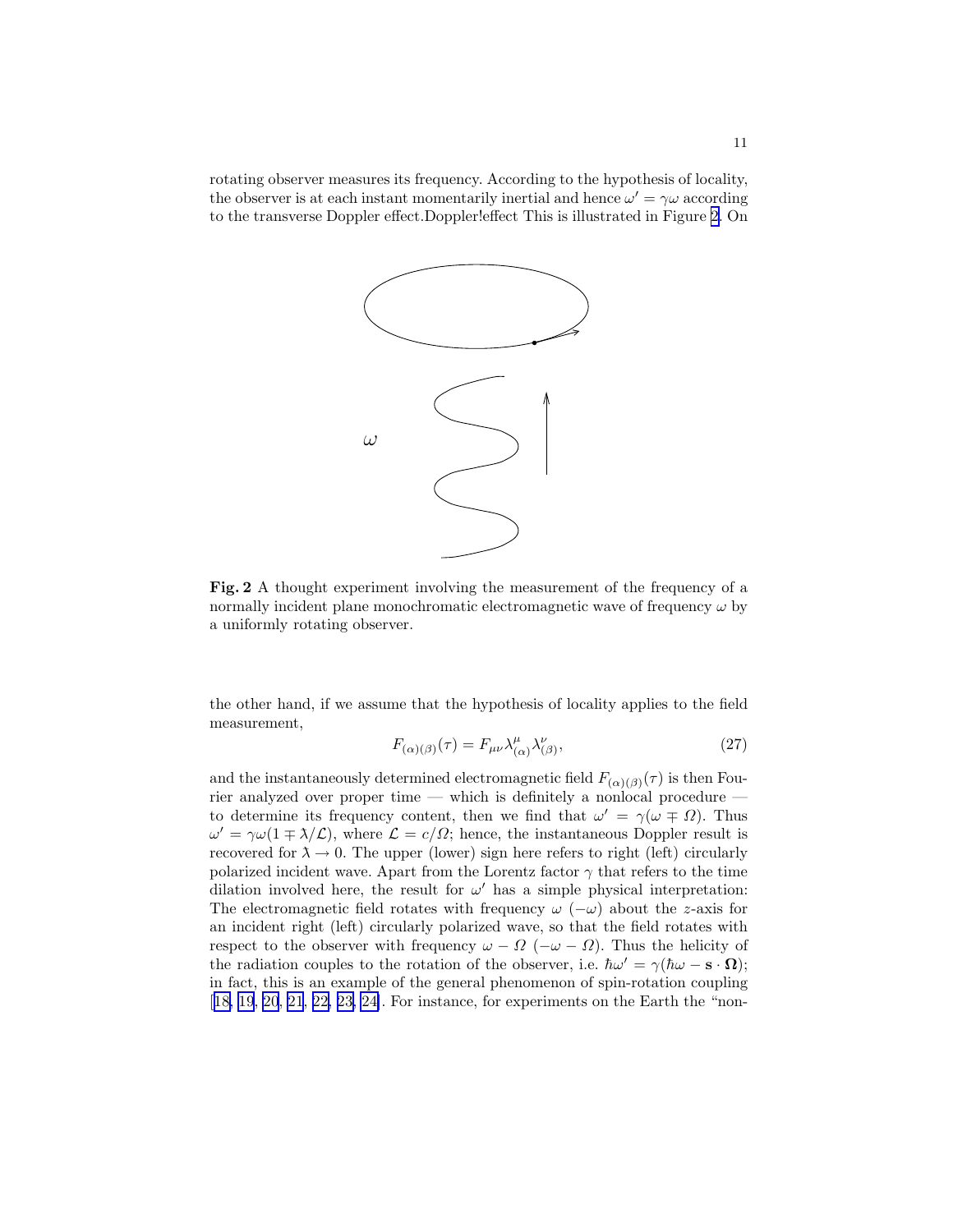relativistic" Hamiltonian for a spin- $\frac{1}{2}$  particle should be supplemented by

$$
\mathcal{H}_{\rm SR} = -\mathbf{s} \cdot \mathbf{\Omega} + \mathbf{s} \cdot \mathbf{\Omega}_{\rm P},\tag{28}
$$

where  $\Omega$  is the frequency of Earth's rotation and  $\Omega_{\rm P}$  is the gravitomagnetic precession frequency. The second term in equation (28) illustrates the gravitational Larmor theorem.Larmor theorem!gravitational It is interesting to note that  $\hbar\Omega \sim 10^{-19}$  eV and  $\hbar\Omega_P \sim 10^{-29}$  eV; in fact, recent experiments [\[25](#page-15-0), [26\]](#page-15-0) have demonstrated the existence of the first term in (28). Moreover, the position dependence of the second term in (28) indicates the existence of a gravitomagnetic Stern-Gerlach force  $-\nabla(\mathbf{s} \cdot \mathbf{\Omega}_{P})$  that is purely spin dependent and violates the universality of free fall. For instance, neutrons in different spin states in general fall differently in the gravitational field of a rotating mass; similarly, the gravitational deflection of polarized light is affected by the rotation of the mass. That is, in addition to, and about, the Einstein deflection angle  $\Delta = 4GM/c^2D$ , there is a splitting due to the helicity-rotation coupling by a much smaller angle  $\delta = 4\lambda GJ/c^3D^3$ , where D is the impact parameter for radiation propagating normal to the rotation axis and over a pole of the rotating mass [\[18,](#page-15-0) [16](#page-14-0)]. As  $\lambda/\mathcal{L} \to 0$ ,  $\delta \to 0$  and hence the standard result for a null geodesic is recovered.

To explain all of the experimental tests of general relativity, it is sufficient to consider all wave phenomena only in the JWKB limit. That is, geometric "optics" is all that is required; no gravitational effect involving wave "optics" has ever been detected thus far. An interesting opportunity for detecting such effects would come about if the quasinormal modes (QNMs) of black holes could be observed. The infinite set of QNMs corresponds to damped oscillations of a black hole that come about as the black hole divests itself of the energy of the external perturbation and returns to a stationary state; therefore, these ringing modes of black holes appear as  $\mathcal{A} \exp(-i \omega t)$  at late times far from a black hole. Here  $A$  is the amplitude of the oscillation that depends on the strength of the perturbation as well as the black hole response, while  $\omega = \omega_0 - i\Gamma$  with  $\Gamma \geq 0$  is purely a function of mass  $M$ , angular momentum  $J$  and charge  $Q$  of the black hole, i.e.  $\omega = \omega_{jmn}(M, J, Q)$ , where j, m and n are parameters characterizing the total angular momentum of the radiation field, its component along the z-axis and the mode number, respectively [\[27](#page-15-0)]. The mode number  $n = 0, 1, 2, \ldots$ , generally refers to the fundamental, first excited state, etc., of the perturbed black hole with j and m; in fact,  $\Gamma$  increases with  $n$  so that the higher excited states are more strongly damped. The fundamental least-damped gravitational mode with  $j = 2$  and  $n = 0$  for a Schwarzschild black hole is given by

$$
\omega_0 / 2\pi \approx 10^4 (M_\odot / M) \text{ Hz},\tag{29}
$$

$$
\Gamma^{-1} \approx 6 \times 10^{-5} (M/M_{\odot}) \text{ sec},\tag{30}
$$

so that even this mode is rather highly damped and would therefore be very difficult to observe. The damping problem improves by an order of magnitude if the black hole rotates rapidly; however, the observational difficulties would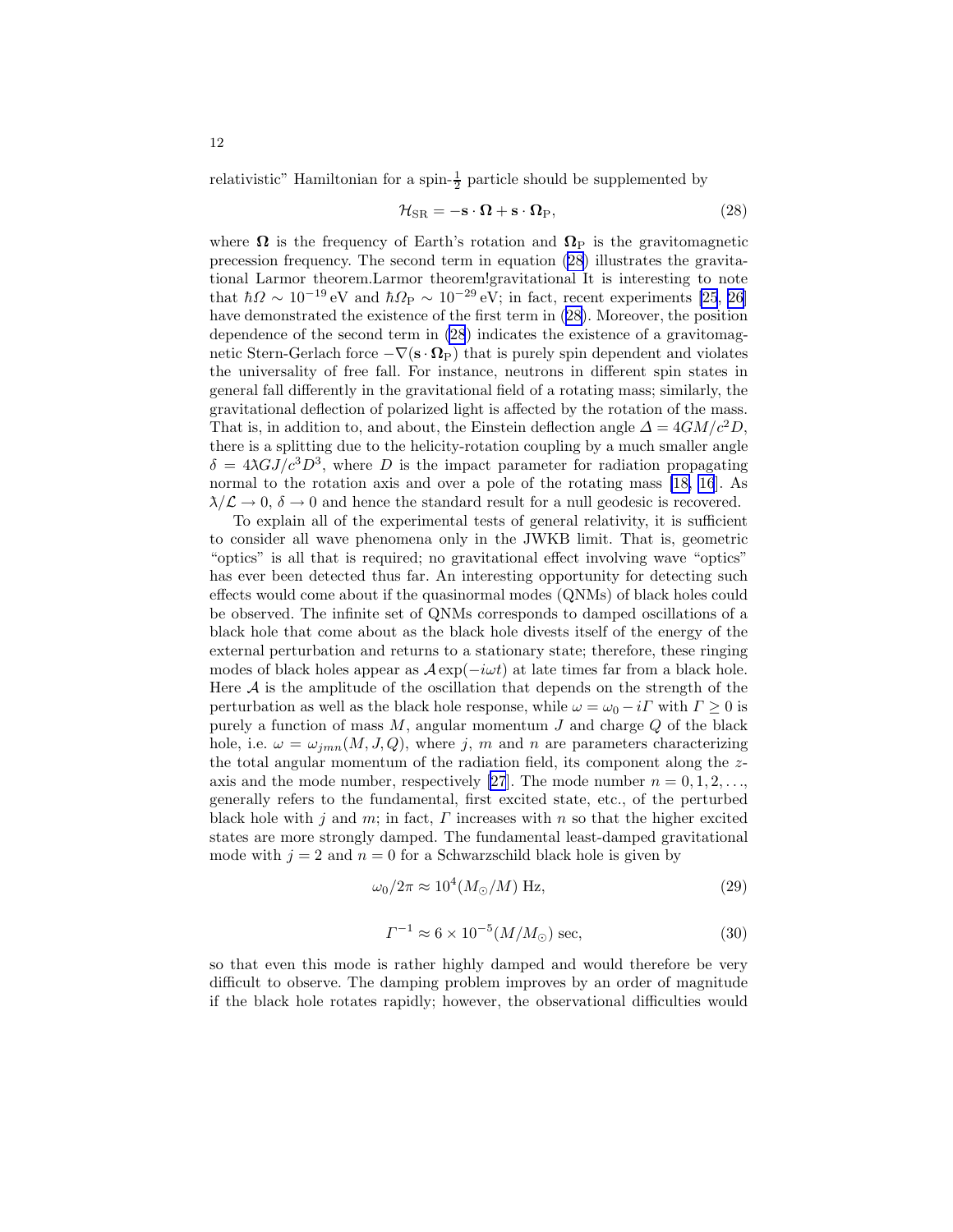still be considerable. The observation of such a mode would be very significant physically since, among other things, near an oscillating black hole  $\mathcal{L}_g \sim GM/c^2$ and with  $\lambda = c/\omega_0$ , we have  $\lambda/\mathcal{L}_g \sim 1$ , so that wave "optics" can be explored in the gravitational field of a black hole.

It is necessary to examine the justification for the local field assumption ([27](#page-10-0)), since it leads — in the thought experiment of Figure  $2 -$  to the result that a normally incident right circularly polarized wave with  $\omega = \Omega$  would stand completely still with respect to the observer. This circumstance is in contradiction with expectations based on elementary notions of relativity theory [\[28](#page-15-0)]. In fact, at  $\omega = \Omega$  one has  $\lambda/\mathcal{L} = 1$  and it is possible to argue that the hypothesis of locality must be violated. To this end, imagine an accelerated charged particle in the nonrelativistic approximation. The particle radiates electromagnetic waves with characteristic wavelength  $\lambda \sim \mathcal{L}$ ; therefore, it is expected that such a particle would not be locally inertial and that [\(27](#page-10-0)) is violated. Indeed, the equation of motion of the particle is given by

$$
m\frac{\mathrm{d}^2\mathbf{x}}{\mathrm{d}t^2} - \frac{2}{3}\frac{q^2}{c^3}\frac{\mathrm{d}^3\mathbf{x}}{\mathrm{d}t^3} + \dots = \mathbf{f}.\tag{31}
$$

The radiation reaction term — due originally to Abraham and Lorentz — ensures that the particle is not pointwise inertial, since its position and velocity are not sufficient to determine the state of the radiating particle.

These classical considerations must naturally extend to the quantum domain as well, since quantum theory is based on the notion of wave-particle duality. That is, we expect that the hypothesis of locality would be violated in the quantum regime. Consider, for instance, the determination of muon lifetime by Bailey et al. [\[29\]](#page-15-0) involving muons (in a storage ring at CERN) undergoing centripetal acceleration of  $g = \gamma^2 v^2/r \simeq 10^{21}$  cm sec<sup>-2</sup>. If  $\tau^0_\mu$  is the lifetime of the muon at rest, then the hypothesis of locality would imply that the lifetime in the storage ring would be  $\tau_{\mu} = \gamma \tau_{\mu}^0$ . In the experiment,  $r \simeq 7$  m,  $\gamma \simeq 29$  and time dilation is verified at the level of  $\sim 10^{-3}$ . On the other hand, the deviation from the hypothesis of locality is expected to be of the form  $\lambda/\mathcal{L} \sim 10^{-13}$ , where  $\lambda = \hbar/mc$  is the Compton wavelength of the muon and  $\mathcal{L} = c^2/g \simeq 1$  cm is the translational acceleration length. But the functional form of this deviation is not specified by our general intuitive considerations. In any case,  $\lambda/\mathcal{L}$  is about ten orders of magnitude below the level of experimental accuracy[[29\]](#page-15-0). In fact, the decay of the muon has been considered in this case by Straumann and Eisele by replacing the accelerated muon by the stationary state of a muon in a Landau level with very high quantum number [\[30](#page-15-0)]. It can be shown that the decay of such a state results in

$$
\tau_{\mu} \simeq \gamma \tau_{\mu}^{0} \left[ 1 + \frac{2}{3} (\lambda / \mathcal{L})^2 \right], \tag{32}
$$

so that the deviation from the hypothesis of locality is very small  $({\sim 10^{-25}})$  in this case but definitely nonzero.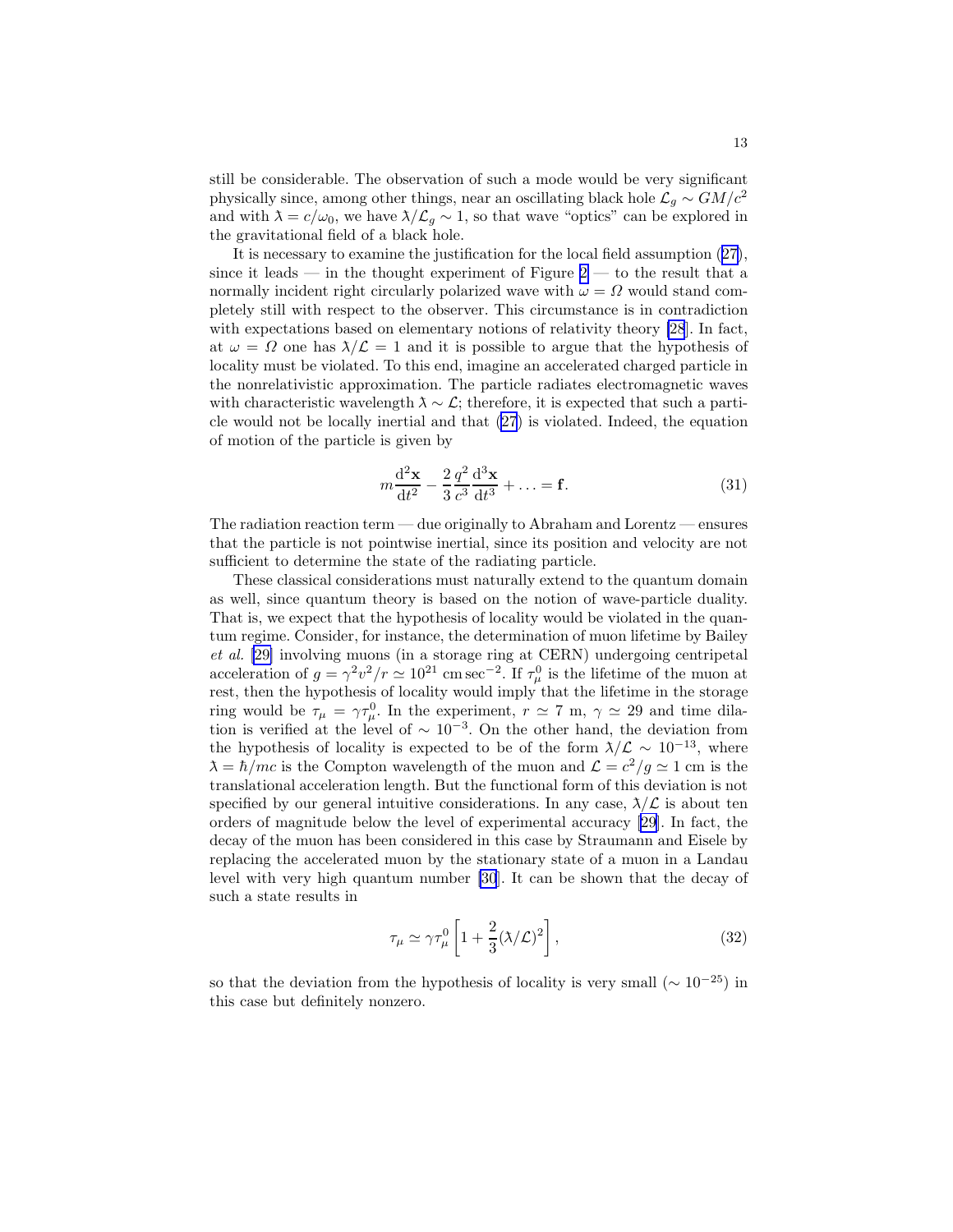#### 6 Discussion

General relativity is a consistent theory of pointlike coincidences involving classical point particles and rays of radiation. The theory is robust and can be naturally extended to include wave phenomena ("minimal coupling"); however, general relativity is expected to have limited significance in this regime. From a basic standpoint, the main difficulty is the hypothesis of locality.

An accelerated observer passes through a continuous infinity of hypothetical inertial observers; therefore, the most general linear connection between the field measured by the accelerated observer  $\mathcal{F}_{\alpha\beta}(\tau)$  and the locally measured field  $F'_{\alpha\beta}(\tau) = F_{(\alpha)(\beta)}(\tau)$  that is consistent with causality is

$$
\mathcal{F}_{\alpha\beta}(\tau) = F'_{\alpha\beta}(\tau) + \int_0^\tau \mathcal{K}_{\alpha\beta}^{\gamma\delta}(\tau, \tau') F'_{\gamma\delta}(\tau') d\tau'. \tag{33}
$$

Here the observer is inertial for  $\tau \leq 0$  and the absence of the kernel K would be equivalent to the hypothesis of locality; moreover, if  $K$  is directly connected with acceleration, then the deviation from the hypothesis of locality is generally of order  $\lambda/\mathcal{L}$ . Assuming that K is a convolution-type kernel (i.e. it depends only on  $\tau - \tau'$ ), it is possible to determine K uniquely based on the assumption that no observer can ever stay at rest with respect to a basic radiation field. This is simply a generalization of the well-known result of Lorentz invariance, so that the motion of an electromagnetic wave would then become independent of the observer. We extend the observer independence of wave notion to all basic radiation fields and elevate this notion to the status of a fundamental physical principle[[28\]](#page-15-0). Writing equation [\(27](#page-10-0)) as  $F' = AF$ , our basic assumption implies thatthe *resolvent* kernel  $\mathcal R$  is given by [[31\]](#page-15-0)

$$
\mathcal{R} = \frac{d\Lambda(\tau)}{d\tau} \Lambda^{-1}(0). \tag{34}
$$

It follows that for a scalar field  $(A = 1)$ ,  $\mathcal{R} = 0$  and hence  $\mathcal{K} = 0$ ; therefore, an observer can in principle stay at rest with respect to a scalar field. This is contrary to our basic assumption, which then excludes fundamental scalar fields. In this way, a nonlocal theory of accelerated observers has been developed that is in agreement with all available observational data [\[31](#page-15-0)]. Moreover, novel inertial effects are predicted by the nonlocal theory. For instance, let us recall the thought experiment (cf. Figure [2](#page-10-0)) involving plane electromagnetic radiation of frequency  $ω$  normally incident on an observer rotating counterclockwise with  $Ω \ll ω$ ; the nonlocal theory predicts that the field amplitude measured by the observer is larger by a factor of  $1 + \Omega/\omega$  for positive helicity radiation and smaller by a factor of  $1 - \Omega/\omega$  for negative helicity radiation. For radio waves with  $\lambda \simeq 1$  cm and an observer rotating at a frequency of 50 Hz, we have  $\Omega/\omega = \lambda/\mathcal{L} \simeq 10^{-8}$ .

Finally, it should be mentioned that no thermal ambience is encountered for an accelerated observer on the basis of the approach adopted in this paper. This is consistent with the absence of any experimental evidence for such a thermal

<span id="page-13-0"></span>14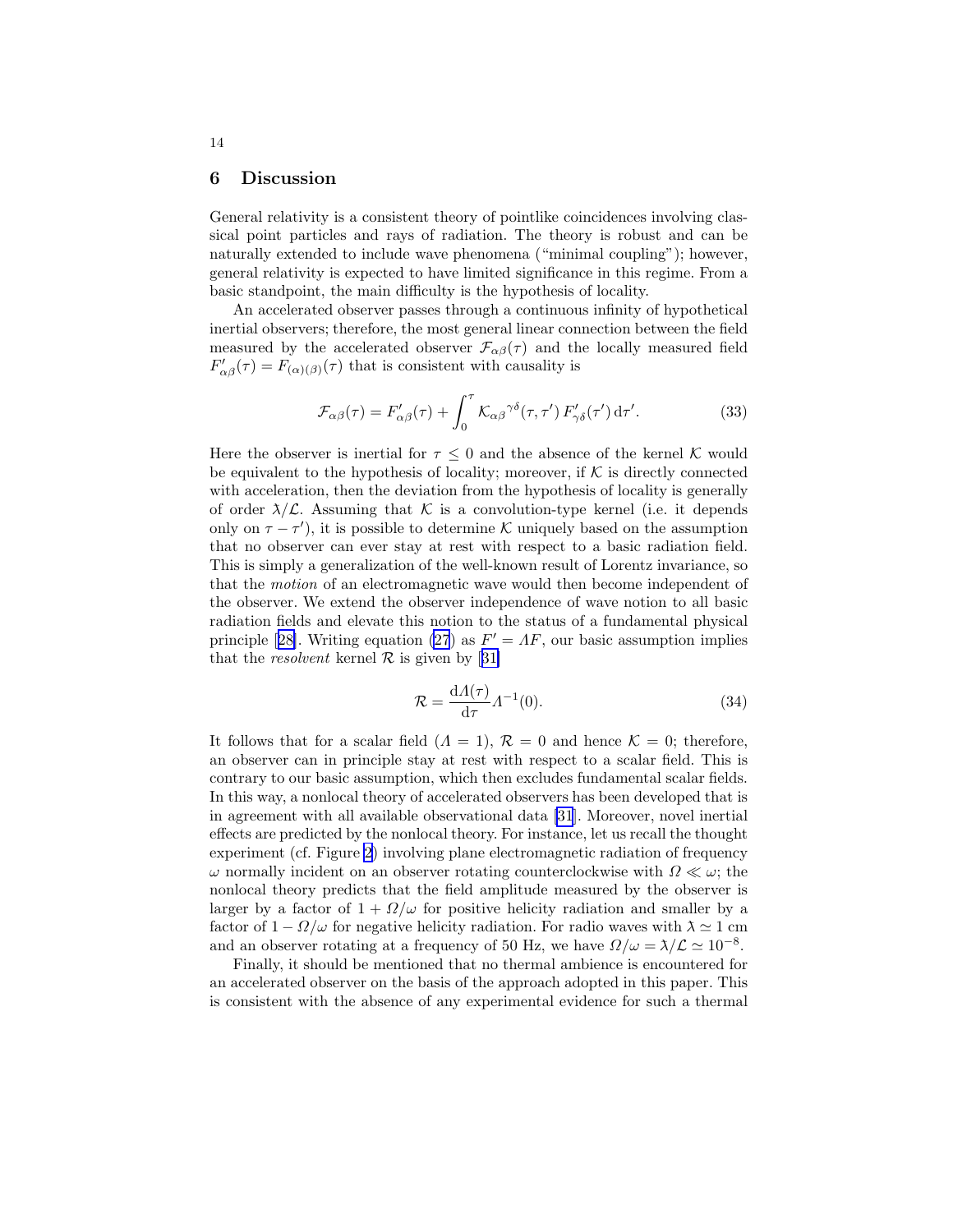<span id="page-14-0"></span>ambience at present [\[20](#page-15-0)]. That is, either [\(27](#page-10-0)) or ([33\)](#page-13-0) can be used to determine the quantum radiation field according to an accelerated observer once the quantum field in the inertial frame is given. Indeed, the nonlocal theory has been developed based on the assumption that no quanta are created or destroyed merely because an observer accelerates ("quantum invariance condition").

### References

- [1] A. Einstein, The Meaning of Relativity (Princeton University Press, Princeton, 1955).
- [2] B. Mashhoon, Found. Phys. (Wheeler Festschrift) 16 (1986) 619; Phys. Lett. A 122 (1987) 67, 299; Phys. Lett. A 126 (1988) 393; Phys. Lett. A 143 (1990) 176; Phys. Lett. A 145 (1990) 147.
- [3] H. Heintzmann and P. Mittelstaedt, Springer Tracts Mod. Phys. 47 (1968) 185.
- [4] W.A. Rodrigues Jr. and E.C. De Oliveira, *Phys. Lett. A* **140** (1989) 479.
- [5] S.R. Mainwaring and G.E. Stedman, Phys. Rev. A 47 (1993) 3611.
- [6] R. Neutze and W. Moreau, Phys. Lett. A 179 (1993) 389; Phys. Lett. A 183 (1993) 141.
- [7] F.V. Kowalski, Phys. Rev. A 53 (1996) 3761.
- [8] B. Mashhoon, in: Quantum Gravity and Beyond, edited by F. Mansouri and J. Scanio (World Scientific, Singapore, 1993), p. 257.
- [9] W. Rindler and L. Mishra, Phys. Lett. A 173 (1993) 105.
- [10] K.-P. Marzlin, Phys. Rev. D 50 (1994) 888; Gen. Rel. Grav. 26 (1994) 619; Phys. Lett. A 215 (1996) 1.
- [11] E. Schrödinger, Preuss. Akad. Wiss. Berlin Ber. 12 (1931) 238.
- [12] H. Salecker and E.P. Wigner, Phys. Rev. 109 (1958) 571.
- [13] E.R. Caianiello, Riv. Nuovo Cimento 15 (1992) no.4.
- [14] A. Feoli, G. Lambiase, G. Papini and G. Scarpetta, Nuovo Cimento B 112 (1997) 913; G. Lambiase, G. Papini and G. Scarpetta, Nuovo Cimento B 112 (1997) 1003.
- [15] J. Larmor, *Phil. Mag.* **44** (1897) 503.
- [16] B. Mashhoon, *Phys. Lett. A* **173** (1993) 347.
- [17] B. Mashhoon and H. Quevedo, Nuovo Cimento B 110 (1995) 291.